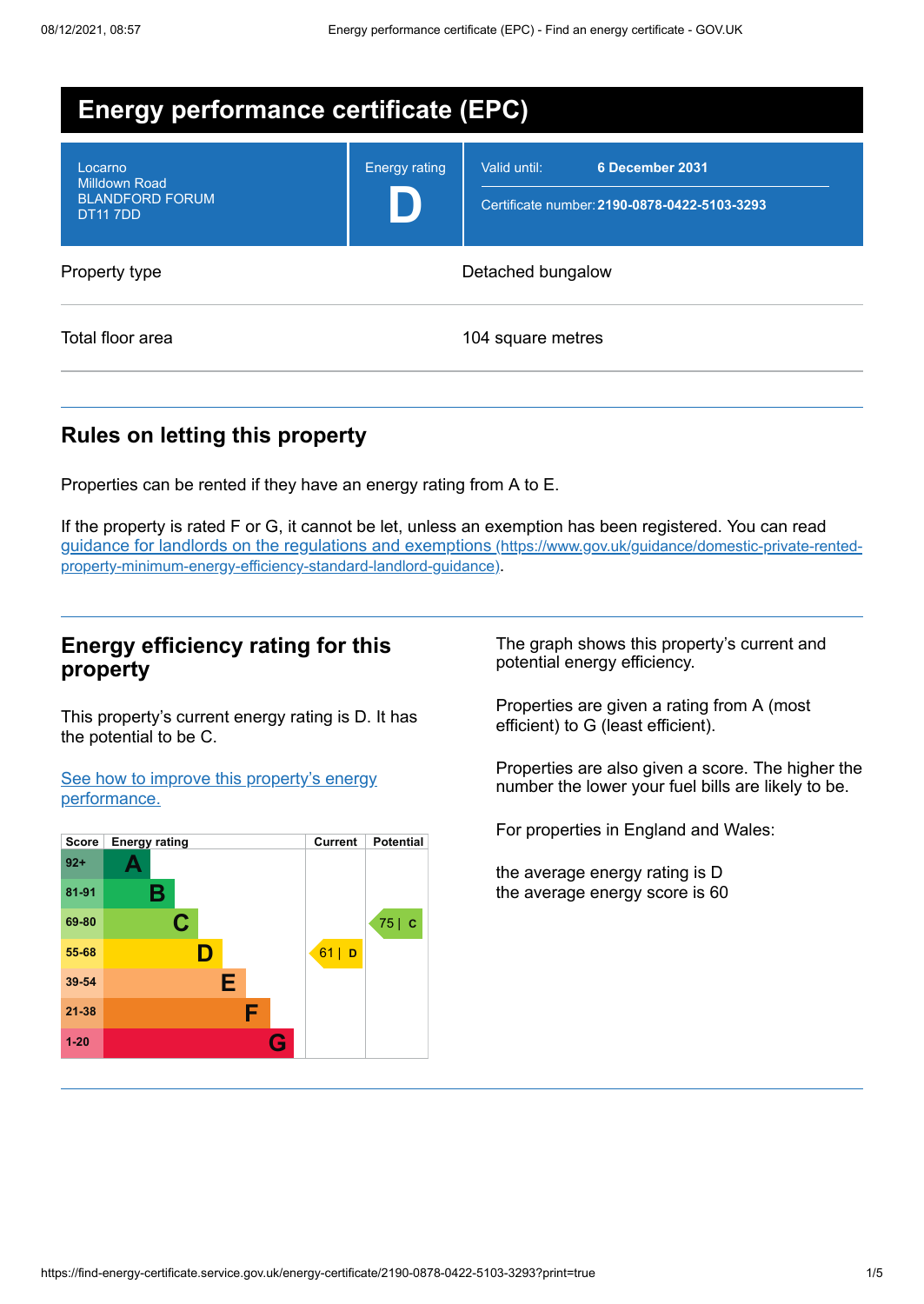# **Breakdown of property's energy performance**

This section shows the energy performance for features of this property. The assessment does not consider the condition of a feature and how well it is working.

Each feature is assessed as one of the following:

- very good (most efficient)
- good
- average
- poor
- very poor (least efficient)

When the description says "assumed", it means that the feature could not be inspected and an assumption has been made based on the property's age and type.

| <b>Feature</b>       | <b>Description</b>                          | Rating    |
|----------------------|---------------------------------------------|-----------|
| Wall                 | Cavity wall, filled cavity                  | Average   |
| Roof                 | Pitched, 250 mm loft insulation             | Good      |
| Window               | Fully double glazed                         | Average   |
| Main heating         | Boiler and radiators, mains gas             | Good      |
| Main heating control | Programmer and room thermostat              | Average   |
| Hot water            | From main system                            | Good      |
| Lighting             | Low energy lighting in 80% of fixed outlets | Very good |
| Floor                | Solid, no insulation (assumed)              | N/A       |
| Secondary heating    | Room heaters, dual fuel (mineral and wood)  | N/A       |

#### **Low and zero carbon energy sources**

Low and zero carbon energy sources release very little or no CO2. Installing these sources may help reduce energy bills as well as cutting carbon emissions. The following low or zero carbon energy sources are installed in this property:

• Solar photovoltaics

#### **Primary energy use**

The primary energy use for this property per year is 252 kilowatt hours per square metre (kWh/m2).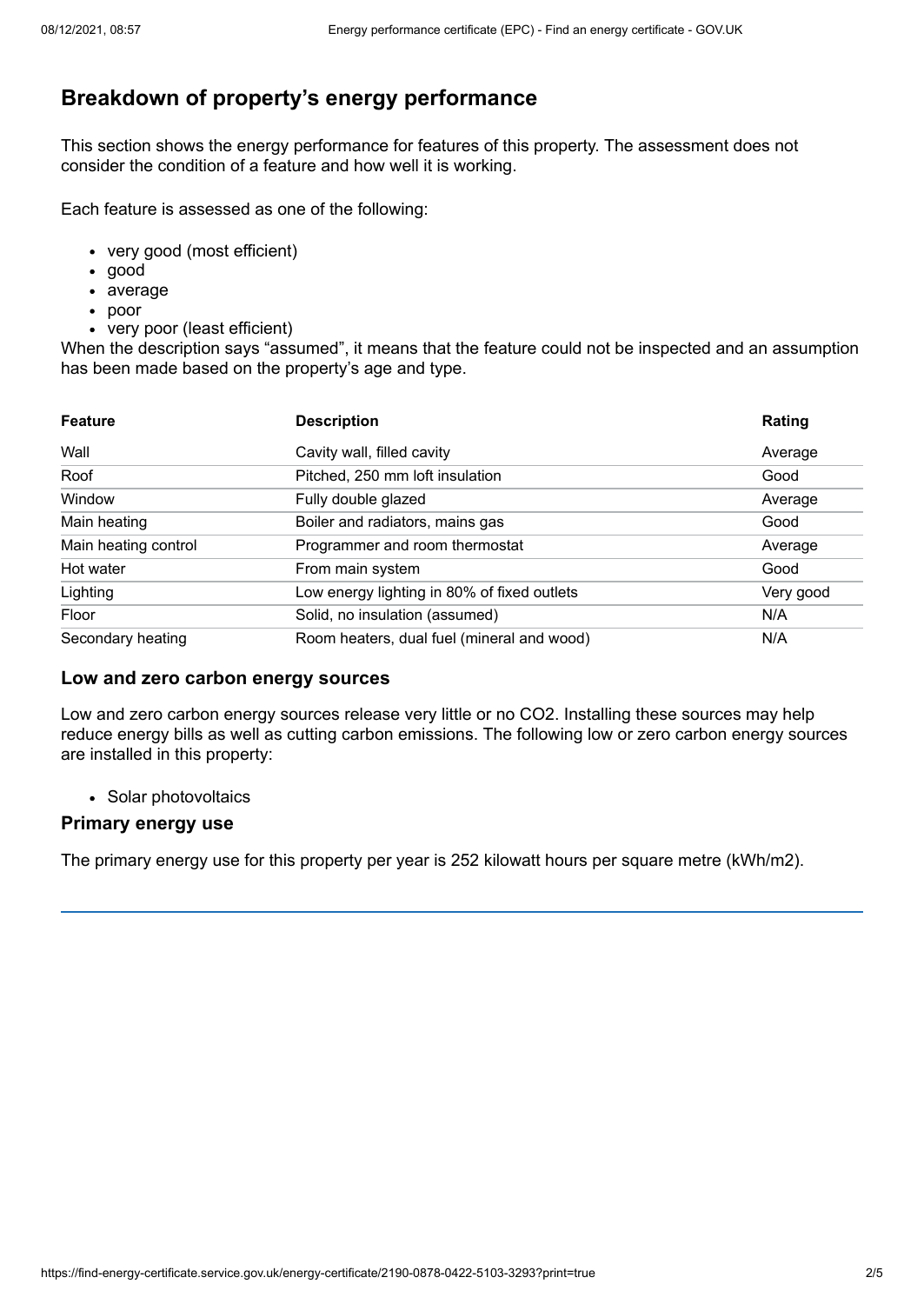| <b>Environmental impact of this</b><br>property                                                        |                 | This property produces                                                                                                                        | 4.9 tonnes of CO2 |
|--------------------------------------------------------------------------------------------------------|-----------------|-----------------------------------------------------------------------------------------------------------------------------------------------|-------------------|
| This property's current environmental impact<br>rating is E. It has the potential to be C.             |                 | This property's potential<br>production                                                                                                       | 2.9 tonnes of CO2 |
| Properties are rated in a scale from A to G<br>based on how much carbon dioxide (CO2) they<br>produce. |                 | By making the recommended changes, you<br>could reduce this property's CO2 emissions by<br>2.0 tonnes per year. This will help to protect the |                   |
| Properties with an A rating produce less CO2                                                           |                 | environment.                                                                                                                                  |                   |
| than G rated properties.                                                                               |                 | Environmental impact ratings are based on<br>assumptions about average occupancy and                                                          |                   |
| An average household<br>produces                                                                       | 6 tonnes of CO2 | energy use. They may not reflect how energy is<br>consumed by the people living at the property.                                              |                   |
|                                                                                                        |                 |                                                                                                                                               |                   |

# <span id="page-2-0"></span>**How to improve this property's energy performance**

Making any of the recommended changes will improve this property's energy efficiency.

If you make all of the recommended changes, this will improve the property's energy rating and score from D (61) to C (75).

| <b>Recommendation</b>             | <b>Typical installation cost</b> | <b>Typical yearly saving</b> |
|-----------------------------------|----------------------------------|------------------------------|
| 1. Floor insulation (solid floor) | £4,000 - £6,000                  | £120                         |
| 2. Heating controls (TRVs)        | £350 - £450                      | £44                          |
| 3. Condensing boiler              | £2.200 - £3.000                  | £132                         |
| 4. Solar water heating            | £4,000 - £6,000                  | £38                          |

#### **Paying for energy improvements**

Find energy grants and ways to save energy in your home. [\(https://www.gov.uk/improve-energy-efficiency\)](https://www.gov.uk/improve-energy-efficiency)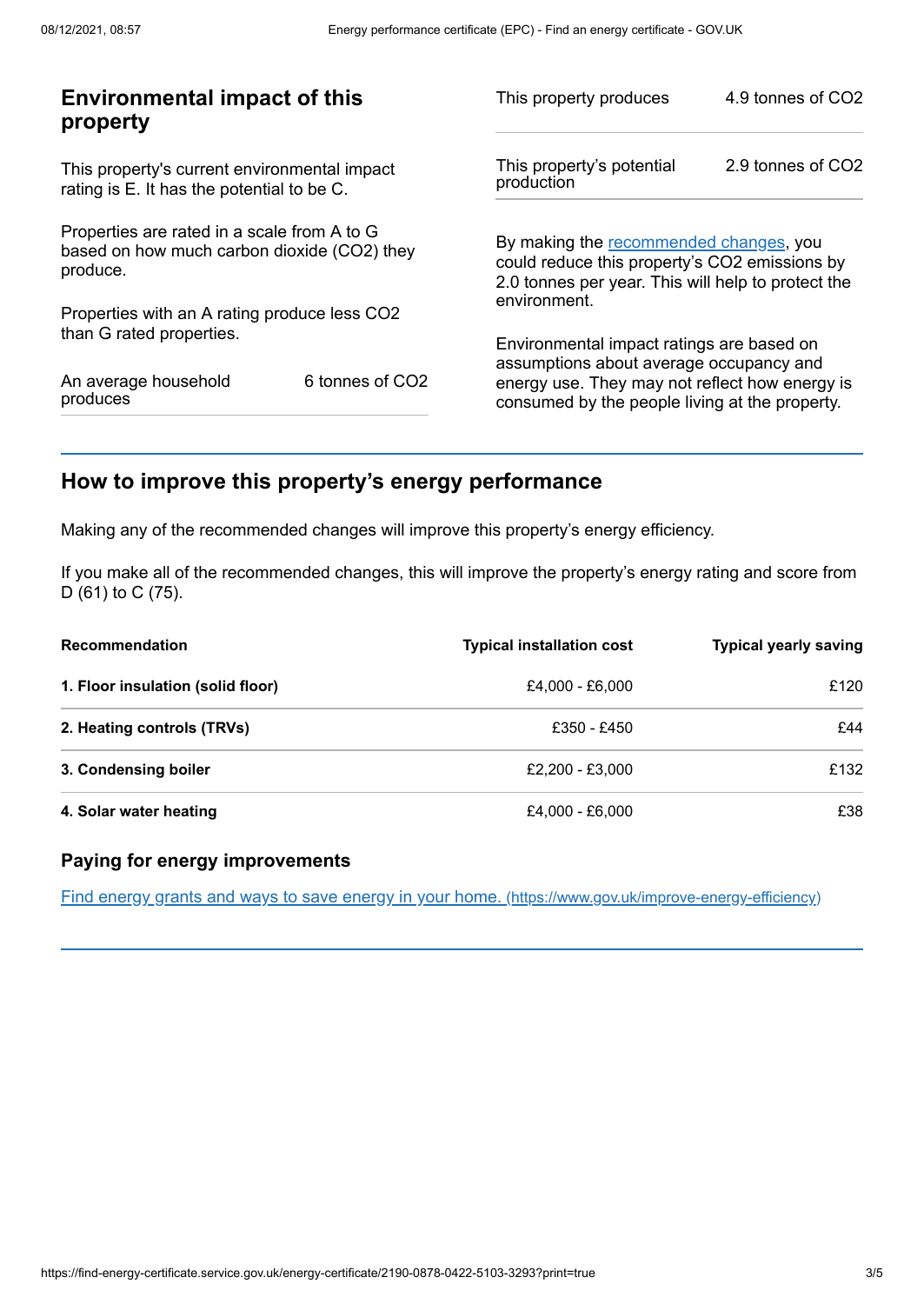## **Estimated energy use and potential savings**

| Estimated yearly energy<br>cost for this property | £1151 |
|---------------------------------------------------|-------|
| Potential saving                                  | £333  |

The estimated cost shows how much the average household would spend in this property for heating, lighting and hot water. It is not based on how energy is used by the people living at the property.

The estimated saving is based on making all of the [recommendations](#page-2-0) in how to improve this property's energy performance.

For advice on how to reduce your energy bills visit Simple Energy Advice [\(https://www.simpleenergyadvice.org.uk/\)](https://www.simpleenergyadvice.org.uk/).

#### **Heating use in this property**

Heating a property usually makes up the majority of energy costs.

#### **Estimated energy used to heat this property**

| Space heating | 12766 kWh per year |
|---------------|--------------------|
| Water heating | 2784 kWh per year  |

#### **Potential energy savings by installing insulation**

The assessor did not find any opportunities to save energy by installing insulation in this property.

You might be able to receive Renewable Heat Incentive payments [\(https://www.gov.uk/domestic](https://www.gov.uk/domestic-renewable-heat-incentive)renewable-heat-incentive). This will help to reduce carbon emissions by replacing your existing heating system with one that generates renewable heat. The estimated energy required for space and water heating will form the basis of the payments.